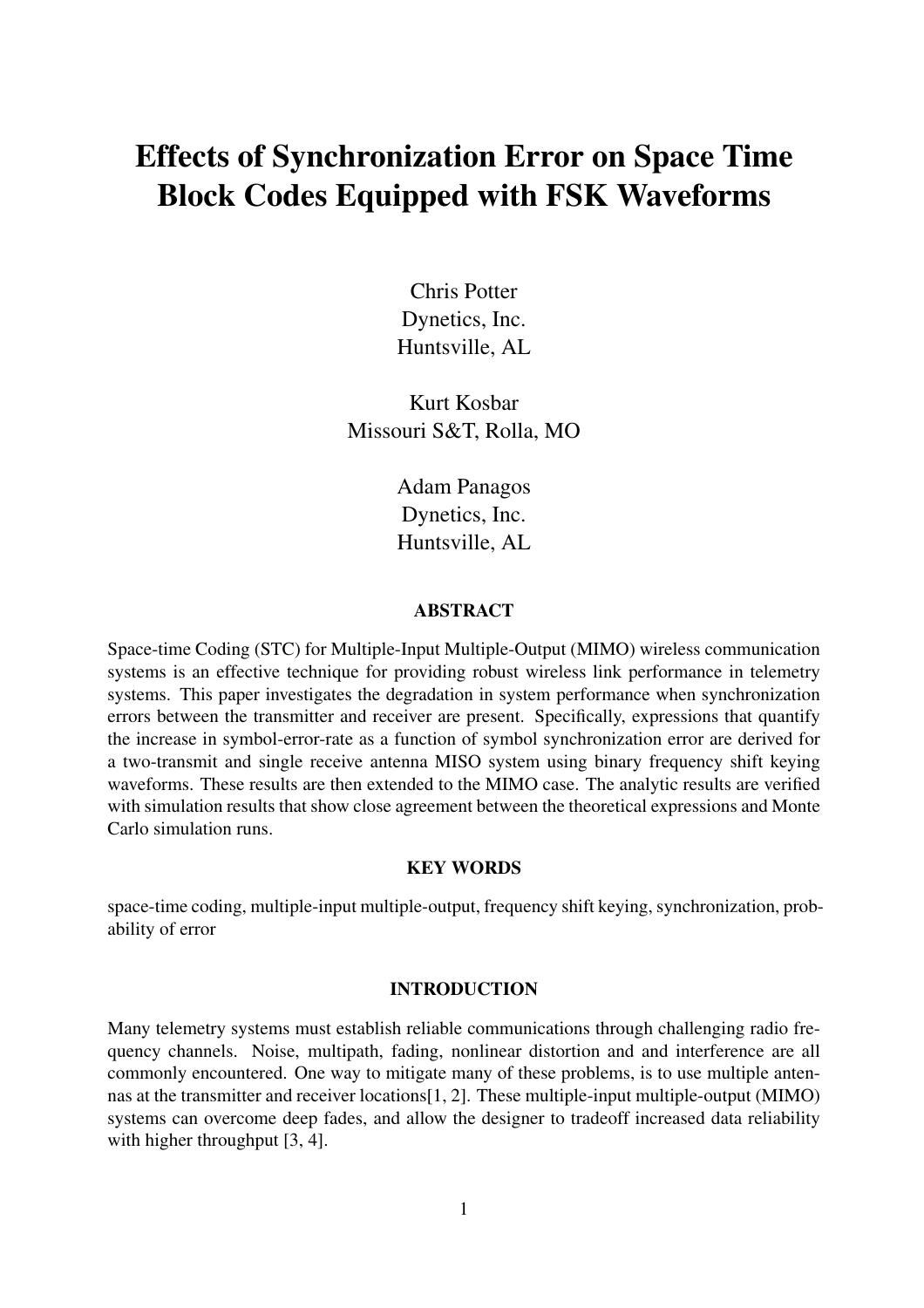As helpful as MIMO techniques can be, they come at a cost. The amount of radio frequency hardware at the transmitter and receivers is typically proportional to the number of antennas at each location. The complexity of the baseband signal processor at the receiver can also be substantially higher than in conventional single-input, single-output (SISO) systems. If the receiver and transmitter can not develop accurate estimates of the channel characteristics, then it can be difficult to see the promised gains [5]. The particular challenge investigated in this paper is how the MIMO gains may be reduced due to symbol synchronization errors at the receiver.

All digital communication systems require the receiver to form an estimate of when each transmitted symbol begins, and ends. Many of the calculations of channel capacity, and error rate performance, are only valid when the synchronization errors are negligible. A variety of synchronization architectures have been developed for digital communication systems. Regardless of which synchronization technique is used, it is inevitable that some symbol synchronization error will remain. This will degrade MIMO performance in two ways. It will essentially introduce inter-symbol interference, as the receiver is influenced by the bits adjacent to the one being demodulated. In addition, errors will be made in the channel estimation algorithm, which will indirectly influence the error rate.

This paper presents an analytical framework, and numerical simulation results, for analyzing and measuring the degradation of symbol error rate as a function of synchronization errors for MIMO systems utilizing frequency shift keying (FSK) with space time block codes (STBC). This work extends the work of [6] in two key aspects. The first is generalizing the channel estimation and decoding techniques from a multiple-input single-output (MISO) system to a MIMO architecture. The second is the analysis (through both mathematics and computer simulation) of system performance when synchronization errors are present. These new results are the main focus of this work.

# INPUT-OUTPUT DESCRIPTION

A MIMO wireless baseband flat fading communication system with  $N_r$  receive antennas and  $N_t$ transmit antennas is modeled at time  $t$  by

$$
\boldsymbol{r}(t) = \boldsymbol{H}(t)\boldsymbol{x}(t) + \boldsymbol{n}(t)
$$

where  $r(t)$  is the  $N_r \times 1$  received vector,  $x(t)$  is the  $N_t \times 1$  transmitted symbol vector. The elements of the transmit vector can be written as  $s_i(t)$ , where each of these waveforms is a Frequency Shift Keyed (FSK) signal with symbol energy  $E_s$ . The channel noise is written as n, which is a vector of size  $N_r \times 1$  each term being a independent, identically distributed complex gaussian number,  $n_i \stackrel{iid}{\sim} \mathcal{CN}(0, N_o)$ . The gain, and phase shift, between each of the  $n^{th}$  transmit antennas and the  $m^{th}$  receive antennas is captured in the  $N_r \times N_t$  channel matrix  $H(t) = \{h_{mn}(t)\}.$ 

In this work, we assume the transmitted bandwidth is narrow enough that the channel induces flat frequency fading, with a temporal correlation modeled by Jakes [7]. Specifically, each subchannel autocorrelation function satisfies

$$
R_{g_{mn}g_{mn}}(\tau) = J_0(2\pi f_d T_s),
$$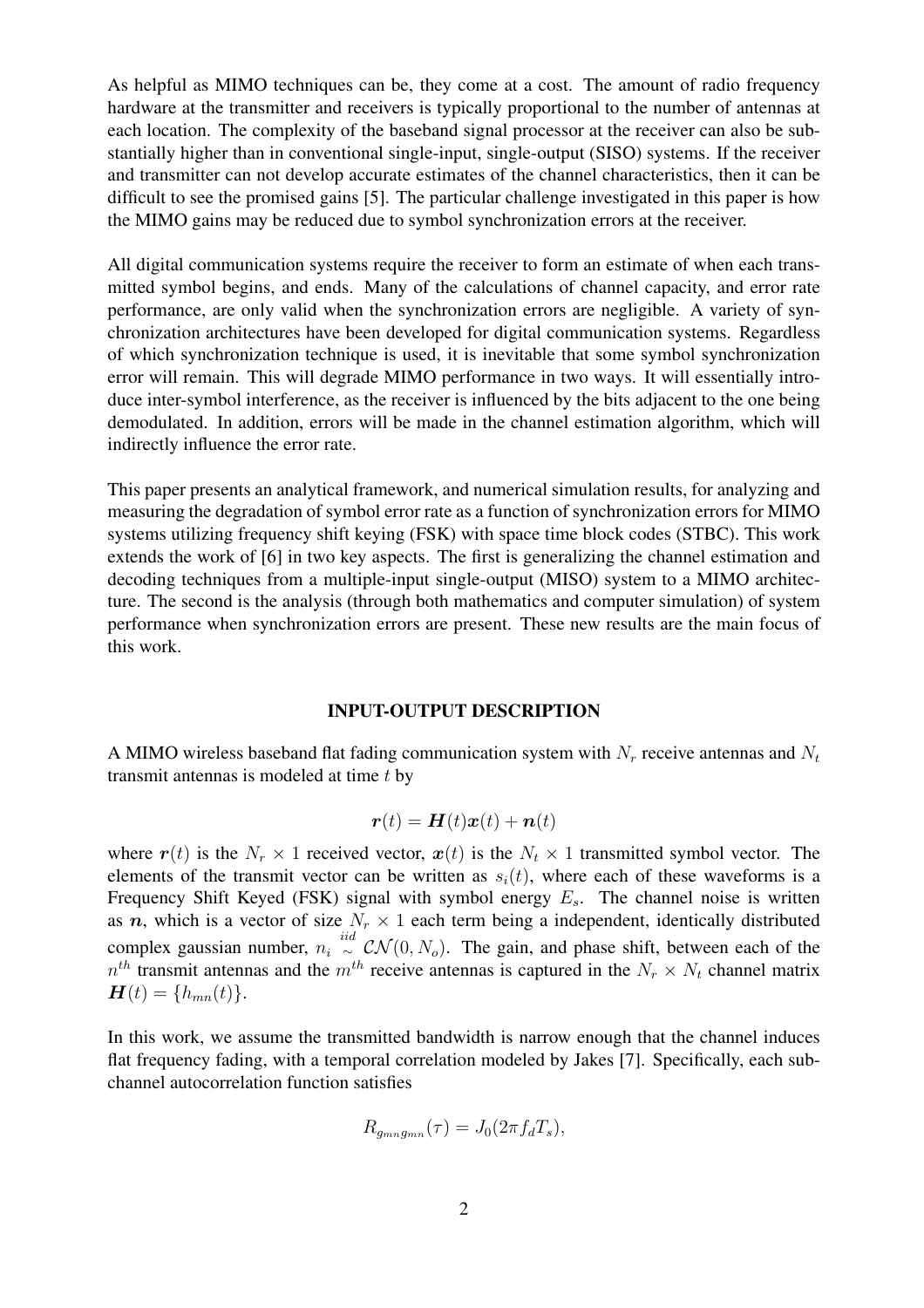where  $f_d$  is the doppler frequency and  $T_s$  is the symbol period. To keep the analysis and simulations tractable, for the remainder of this work we will use a MIMO system with two transmit and two receive antennas - in other words  $N_t = N_r = 2$ .

## SYNCHRONIZATION ERROR

In this work, there are two different types of synchronization errors that will be encountered. The first is an error in the symbol period. This is modeled by

$$
\widehat{T} \triangleq T + \epsilon(t)
$$

where  $\epsilon(t)$  is the symbol synchronization error. We will examine only the case where this type of error is a constant. The second type of error is timing offset of the symbol period. This is when the receiver has a very accurate estimate of the symbol period but is uncertain of where this period starts. In this case the error term will be written as  $T<sub>o</sub>(t)$ , and we will examine the cases where this term is a constant, and also when it has a gaussian distribution.

#### FSK WAVEFORMS

The baseband FSK signals for the  $i^{th}$  waveform is [8]

$$
s_i(t) = \sqrt{\frac{2E_s}{T}} \exp(j2\pi(2i - M - 1)\Delta ft), \quad (k-1)T \le t \le kT
$$
 (1)

where  $\Delta f$  is frequency separation between signals and the following transformation for index i has been made

$$
i \mapsto 2i - M - 1.
$$

To establish orthogonality between signals, it is routine to show that the minimum frequency separation is  $\Delta f = \frac{1}{27}$  $\frac{1}{2T}$ . For the purposes of this work, only binary FSK ( $M = 2$ ) will be considered. This simplifies (2) to

$$
s_i(t) = \sqrt{\frac{2E_s}{T}} \exp\left(\frac{j\pi t (-1)^i}{T}\right), \quad (k-1)T \le t \le kT.
$$

which will prove useful for channel estimation and decoding.

#### **STBC**

An Alamouti-type STBC [9] using FSK waveforms was described for a 1x2 MIMO system by [6]  $\overline{a}$ 

$$
\boldsymbol{X}(t) = \begin{bmatrix} x_1(t) & -x_2^{\star}(t) \\ x_2(t) & x_1^{\star}(t) \end{bmatrix}
$$

where  $x_i(t)$ ,  $i = 1, 2$  belong to C. Although the same STBC can be implemented for a MIMO system with multiple receive antennas, additional signal processing is required for channel estimation and decoding due to the presence of additional channel coefficients. A contribution of this work is fulfilling this task to multiple receive antennas. This process will begin with channel estimation.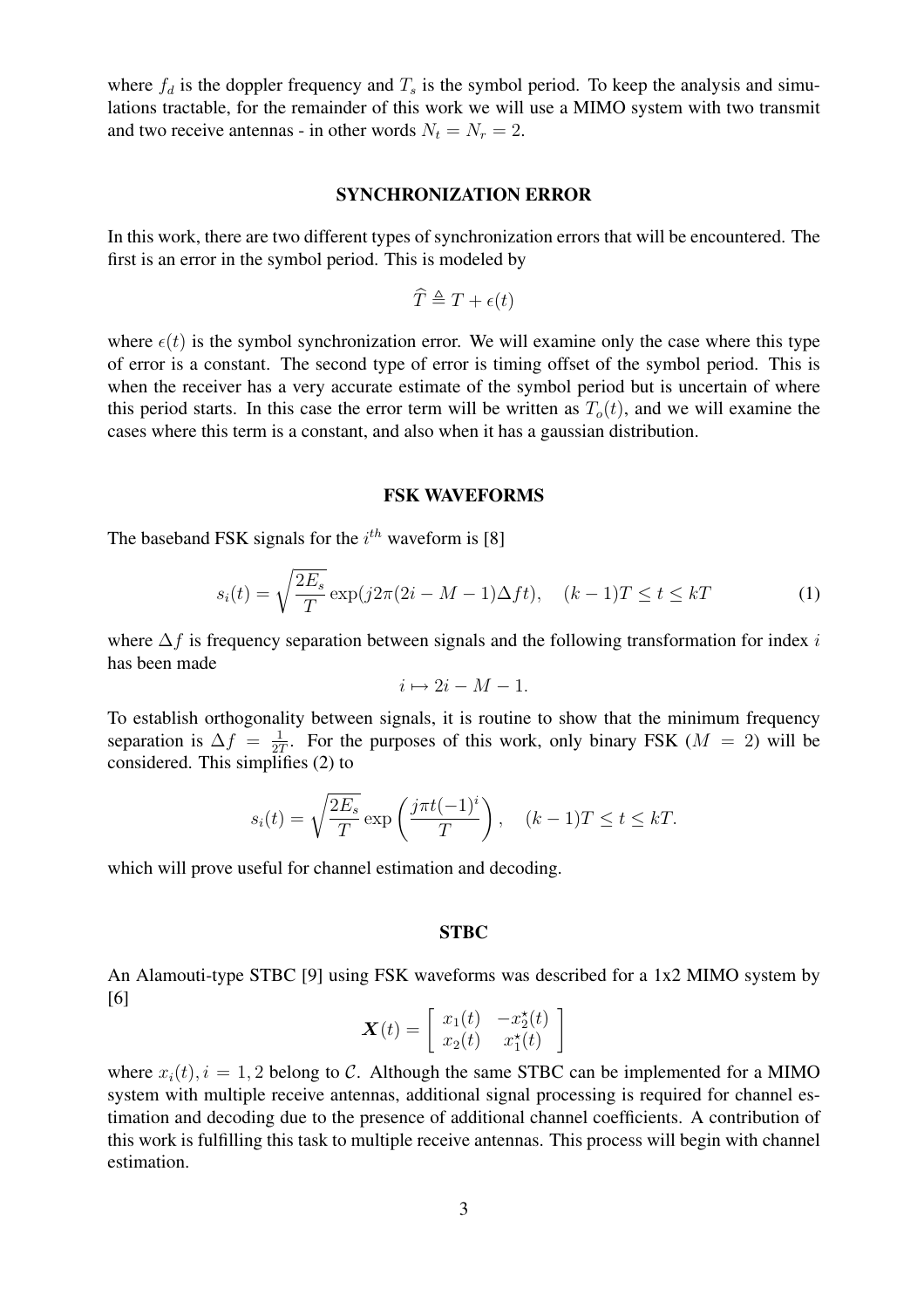# - Channel Estimation

The acquisition of accurate channel estimates is crucial for good system performance. For the reason, the process is shown first when there are no synchronization errors. This is then followed respectively by symbol period errors and timing offsets.

# I) Perfect Synchronization

The received signal for  $2kT \le t \le (2k+1)T$  is

$$
\boldsymbol{y}(t) = \begin{bmatrix} h_{11}(k)x_1(t) + h_{12}(k)x_2(t) \\ h_{21}(k)x_1(t) + h_{22}(k)x_2(t) \end{bmatrix} + \begin{bmatrix} n_1(t) \\ n_2(t) \end{bmatrix}
$$

Then

$$
\mathbf{z}_{1}(t) \triangleq \sqrt{\frac{2}{E_{s}T}} \int_{2kT}^{(2kT+1)T} \mathbf{y}(t) \cos\left(\frac{\pi t}{T}\right) dt
$$
\n
$$
= \begin{bmatrix} h_{11}(k) \int_{2kT}^{(2k+1)T} x_{1}(t) \cos\left(\frac{\pi t}{T}\right) dt + h_{12}(k) \int_{2kT}^{(2k+1)T} x_{2}(t) \cos\left(\frac{\pi t}{T}\right) dt \\ h_{21}(k) \int_{2kT}^{(2k+1)T} x_{1}(t) \cos\left(\frac{\pi t}{T}\right) dt + h_{22}(k) \int_{2kT}^{(2k+1)T} x_{2}(t) \cos\left(\frac{\pi t}{T}\right) dt \end{bmatrix}
$$
\n
$$
+ \sqrt{\frac{2}{E_{s}T}} \begin{bmatrix} \int_{2kT}^{(2k+1)T} n_{1}(t) \cos\left(\frac{\pi t}{T}\right) dt \\ \int_{2kT}^{(2k+1)T} n_{2}(t) \cos\left(\frac{\pi t}{T}\right) dt \end{bmatrix}
$$
\n
$$
= \begin{bmatrix} h_{11}(k) + h_{12}(k) \\ h_{21}(k) + h_{22}(k) \end{bmatrix} + \sqrt{\frac{2}{E_{s}T}} \begin{bmatrix} \int_{2kT}^{(2k+1)T} n_{1}(t) \cos\left(\frac{\pi t}{T}\right) dt \\ \int_{2kT}^{(2k+1)T} n_{2}(t) \cos\left(\frac{\pi t}{T}\right) dt \end{bmatrix}
$$

Following the same procedure it follows for  $(2k + 1)T \le t \le (2k + 2)T$  that

$$
\mathbf{z}_2(t) = \begin{bmatrix} -h_{11}(k) + h_{12}(k) \\ -h_{21}(k) + h_{22}(k) \end{bmatrix} + \sqrt{\frac{2}{E_sT}} \begin{bmatrix} \int_{2kT}^{(2k+1)T} n_1(t) \cos\left(\frac{\pi t}{T}\right) dt \\ \int_{2kT}^{(2k+1)T} n_2(t) \cos\left(\frac{\pi t}{T}\right) dt \end{bmatrix}
$$

Thus the channel estimates are

$$
\widehat{\boldsymbol{h}}_1(k)=1/2(\boldsymbol{z}_1(t)-\boldsymbol{z}_2(t))
$$

and

$$
\widehat{\boldsymbol{h}}_2(k)=1/2(\boldsymbol{z}_1(t)+\boldsymbol{z}_2(t))
$$

# II) Symbol Period Synchronization Error

When there is symbol synchronization error at the receiver, the FSK waveforms will have different symbol periods and hence will lose their orthogonality properties. The impact on performance is analyzed by first noting that there are two cases to consider

i)  $\epsilon < 0$ . For  $2kT \le t \le (2k+1)T$ 

$$
\boldsymbol{z}_1(t) = \sqrt{\frac{2}{E_s \widehat{T}}} \int_{2k\widehat{T}}^{(2k+1)\widehat{T}} \boldsymbol{y}(t) \cos\left(\frac{\pi t}{\widehat{T}}\right) dt.
$$

It follows after several manipulations that

$$
\int_{2k\hat{T}}^{(2k+1)\hat{T}} s_i(t) \cos\left(\frac{\pi t}{\hat{T}}\right) dt = \sqrt{\frac{E_s}{2T}} \alpha_i
$$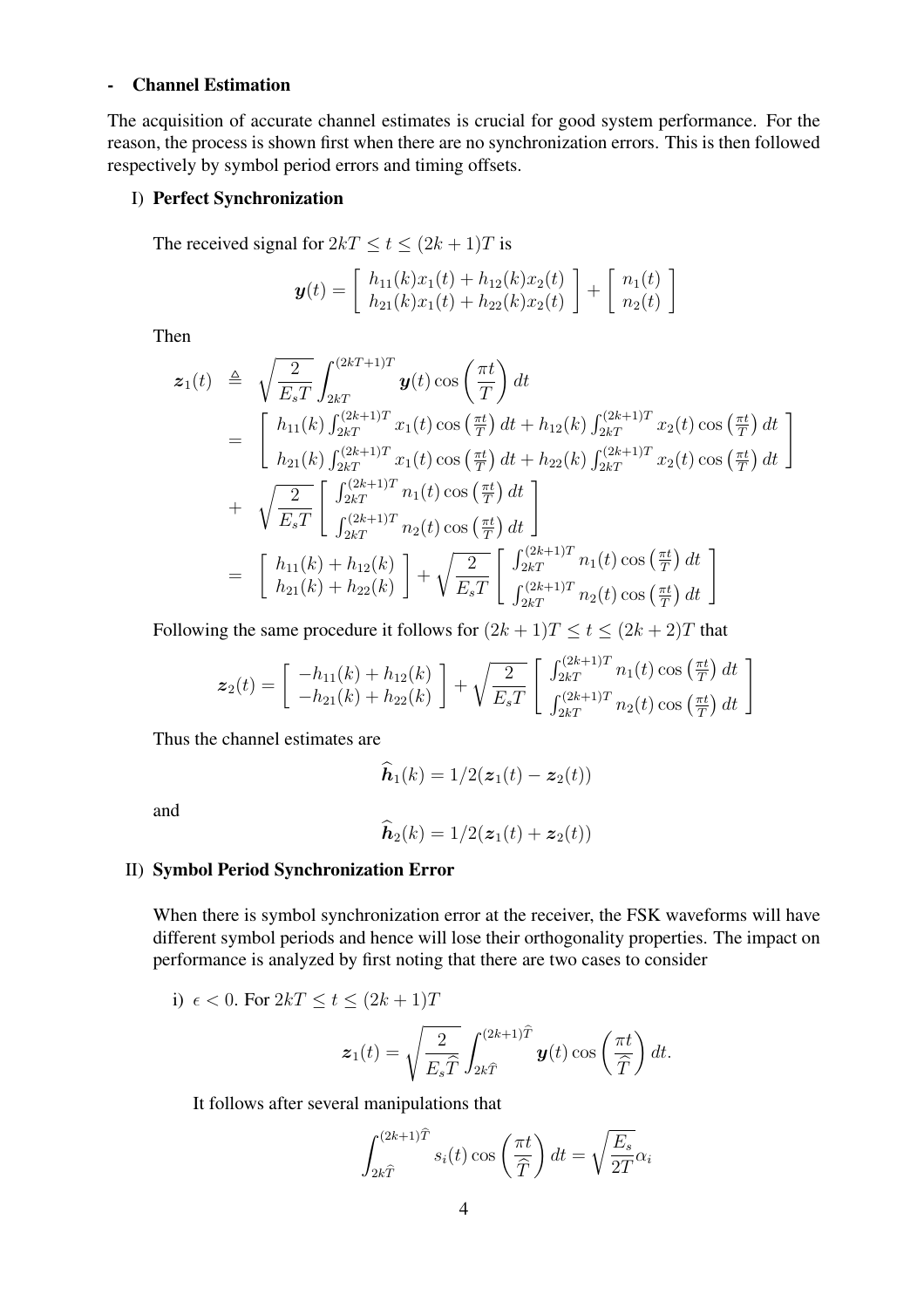where

$$
\alpha_i = (T + \epsilon(T)) \exp ((-1)^i j \pi \epsilon(T)) \left( \operatorname{sinc} \left( \frac{\epsilon(T)}{2T} \right) - \operatorname{sinc} \left( \frac{1 + \epsilon(T)}{2T} \right) \right).
$$

If  ${a_k}$  is a sequence whose components are equally likely drawn from  ${-1, 1}$ , then for  $2kT \le t \le (2k+1)T$ 

$$
\mathbf{z}_{1}(t) = \frac{1}{\sqrt{T\widehat{T}}} \begin{bmatrix} -h_{11}(k)\alpha_{a_{4k}} + h_{12}(k)\alpha_{a_{4k+1}} \\ -h_{21}(k)\alpha_{a_{4k}} + h_{22}(k)\alpha_{a_{4k+1}} \\ + \sqrt{\frac{2}{E_{s}\widehat{T}}} \begin{bmatrix} \int_{2k\widehat{T}}^{(2k+1)\widehat{T}} n_{1}(t)\cos\left(\frac{\pi t}{\widehat{T}}\right)dt \\ \int_{2k\widehat{T}}^{(2k+1)\widehat{T}} n_{2}(t)\cos\left(\frac{\pi t}{\widehat{T}}\right)dt \end{bmatrix}
$$

Likewise, for  $(2k + 1)T \le t \le (2k + 2)T$ 

$$
\mathbf{z}_{2}(t) = \frac{1}{\sqrt{T\hat{T}}} \begin{bmatrix} -h_{11}(k)\alpha_{a_{4k+2}} + h_{12}(k)\alpha_{a_{4k+3}} \\ -h_{21}(k)\alpha_{a_{4k+2}} + h_{22}(k)\alpha_{a_{4k+3}} \\ + \sqrt{\frac{2}{E_{s}\hat{T}}} \begin{bmatrix} \int_{(2k+1)\hat{T}}^{(2k+2)\hat{T}} n_{1}(t) \cos\left(\frac{\pi t}{\hat{T}}\right) dt \\ \int_{(2k+1)\hat{T}}^{(2k+2)\hat{T}} n_{2}(t) \cos\left(\frac{\pi t}{\hat{T}}\right) dt \end{bmatrix}
$$

ii)  $\epsilon > 0$ . For  $2kT \le t \le (2k+1)T$ 

$$
\boldsymbol{z}_1(t) = \sqrt{\frac{2}{E_s\widehat{T}}}\int_{2k\widehat{T}}^{(2k+1)T}\boldsymbol{y}(t)\cos\left(\frac{\pi t}{\widehat{T}}\right)dt + \sqrt{\frac{2}{E_s\widehat{T}}}\int_{(2k+1)T}^{(2k+1)T+\widehat{T}}\boldsymbol{y}(t)\cos\left(\frac{\pi t}{\widehat{T}}\right)dt.
$$

It follows after some effort that .<br>-

$$
\mathbf{z}_{1}(t) = \frac{1}{\sqrt{T\hat{T}}} \begin{bmatrix} h_{11}(k)(1 - \alpha_{a_{4k}}) + h_{12}(k)(1 + \alpha_{a_{4k+1}}) \\ h_{21}(k)(1 - \alpha_{a_{4k}}) + h_{22}(k)(1 + \alpha_{a_{4k+1}}) \end{bmatrix} + \sqrt{\frac{2}{E_{s}\hat{T}}} \begin{bmatrix} \int_{2k\hat{T}}^{(2k+1)\hat{T}} n_{1}(t) \cos\left(\frac{\pi t}{\hat{T}}\right) dt \\ \int_{2k\hat{T}}^{(2k+1)\hat{T}} n_{2}(t) \cos\left(\frac{\pi t}{\hat{T}}\right) dt \end{bmatrix}
$$

Similarly, when  $(2k + 1)T \le t \le (2k + 2)T$ 

$$
\mathbf{z}_2(t) = \sqrt{\frac{2}{E_s \widehat{T}}} \int_{(2k+1)\widehat{T}}^{(2k+2)T} \mathbf{y}(t) \cos\left(\frac{\pi t}{\widehat{T}}\right) dt + \sqrt{\frac{2}{E_s \widehat{T}}} \int_{(2k+2)T}^{(2k+2)T+\widehat{T}} \mathbf{y}(t) \cos\left(\frac{\pi t}{\widehat{T}}\right) dt
$$

from which it follows through similar techniques when deriving  $z_1(t)$  that

$$
\mathbf{z}_{2}(t) = \frac{1}{\sqrt{T\hat{T}}} \begin{bmatrix} -h_{11}(k) + h_{11}(k+1)\alpha_{a_{4k}} + h_{12}(k) + h_{12}(k+1)\alpha_{a_{4k+1}} \\ -h_{21}(k) + h_{21}(k+1)\alpha_{a_{4k}} + h_{22}(k) + h_{22}(k+1)\alpha_{a_{4k+1}} \end{bmatrix} + \sqrt{\frac{2}{E_{s}\hat{T}}} \begin{bmatrix} \int_{(2k+2)\hat{T}}^{(2k+2)\hat{T}} n_{1}(t) \cos\left(\frac{\pi t}{\hat{T}}\right) dt \\ \int_{(2k+1)\hat{T}}^{(2k+2)\hat{T}} n_{2}(t) \cos\left(\frac{\pi t}{\hat{T}}\right) dt \end{bmatrix}
$$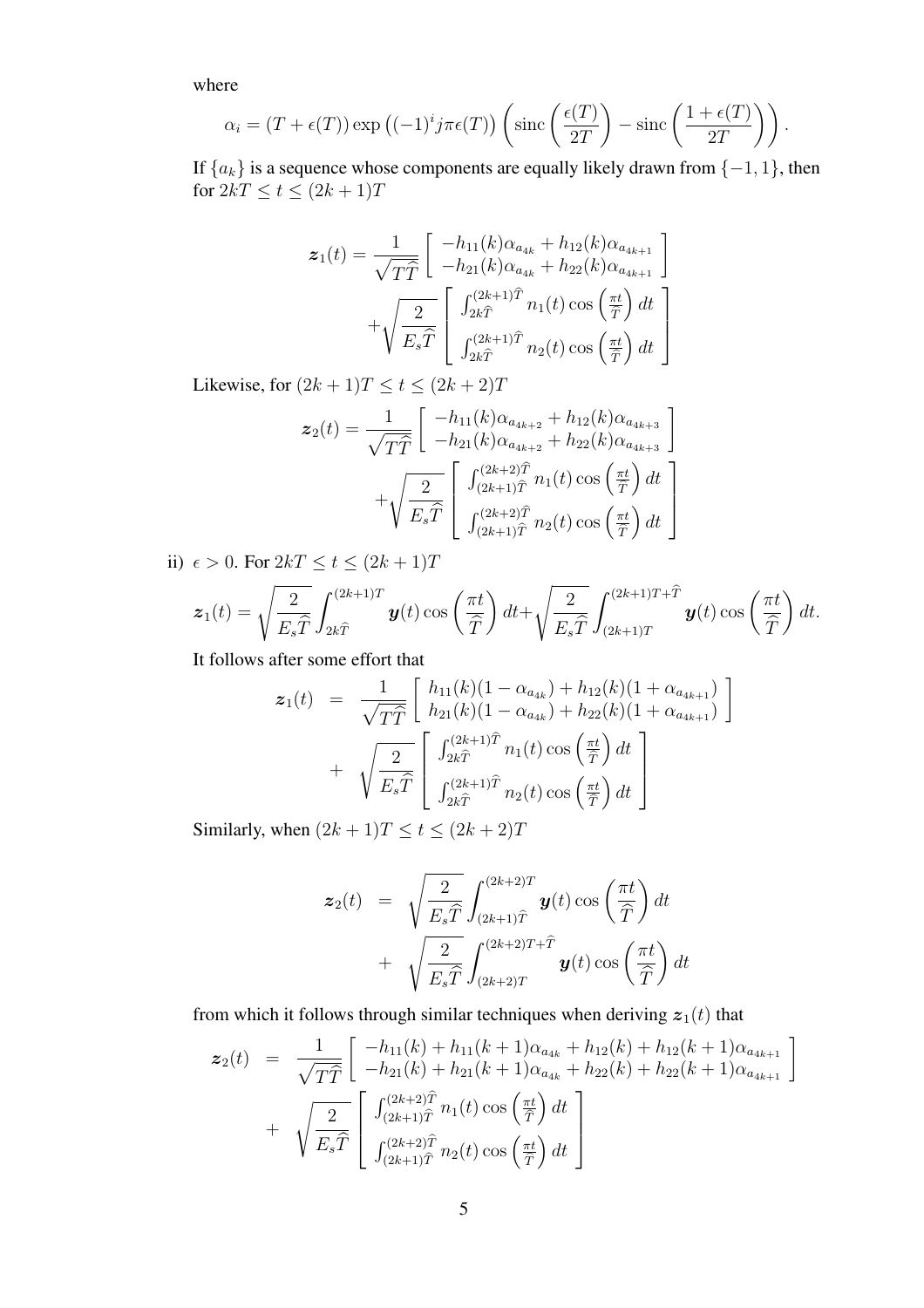# III) Timing Offset Synchronization Error

In addition to loses orthogonality, the presence of timing offset can cause channel coefficients of adjacent symbol periods to leak in to the current estimate. This is now shown by considering the following two cases.

i) 
$$
T_o(t) > 0
$$
. Then for  $2kT \le t \le (2k+1)T$ 

$$
\boldsymbol{z}_1(t) = \sqrt{\frac{2}{E_sT}} \left( \int_{2kT + |T_o|}^{(2k+1)T} \boldsymbol{y}(t) \cos\left(\frac{\pi t}{T}\right) dt + \int_{(2k+1)T}^{(2k+1)T + |T_o|} \boldsymbol{y}(t) \cos\left(\frac{\pi t}{T}\right) dt \right)
$$

from which it follows after several manipulations that

$$
\mathbf{z}_{1}(t) = \frac{1}{T} \begin{bmatrix} h_{11}(k) (\beta_{a_{2k}} - \gamma_{a_{2k}}) + h_{12}(k) (\beta_{a_{2k+1}} + \gamma_{a_{2k+1}}) \\ h_{21}(k) (\beta_{a_{2k}} - \gamma_{a_{2k}}) + h_{22}(k) (\beta_{a_{2k+1}} + \gamma_{a_{2k+1}}) \\ + \sqrt{\frac{2}{E_{s}T}} \begin{bmatrix} \int_{2kT+|T_{o}|}^{(2k+1)T+|T_{o}|} n_{1}(t) \cos(\frac{\pi t}{T}) dt \\ \int_{2kT+|T_{o}|}^{(2k+1)T+|T_{o}|} n_{2}(t) \cos(\frac{\pi t}{T}) dt \end{bmatrix}
$$

where

$$
\beta_i = T - |T_o| \left( 1 + \exp\left( j \frac{(-1)^i \pi |T_o|}{T} \right) \right) \operatorname{sinc}\left( \frac{|T_o|}{T} \right)
$$

and

$$
\gamma_i = |T_o| \left( 1 + \exp\left( j \frac{(-1)^i \pi |T_o|}{T} \right) \right) \operatorname{sinc}\left( \frac{|T_o|}{T} \right).
$$
  

$$
\leq t \leq (2k+2)T
$$

For  $(2k + 1)T \le t \le (2k + 2)$ 

$$
\mathbf{z}_2(t) = \sqrt{\frac{2}{E_s T}} \int_{(2k+1)T+|T_o|}^{(2k+2)T} \mathbf{y}(t) \cos\left(\frac{\pi t}{T}\right) dt + \sqrt{\frac{2}{E_s T}} \int_{(2k+2)T}^{(2k+2)T+|T_o|} \mathbf{y}(t) \cos\left(\frac{\pi t}{T}\right) dt
$$

from which it follows from similar techniques when deriving  $z_1(t)$  that

$$
\mathbf{z}_{2}(t) = \frac{1}{T} \begin{bmatrix} -h_{11}(k)\beta_{a_{2k}} + h_{11}(k+1)\gamma_{a_{2k}} + h_{12}(k)\beta_{a_{2k+1}} + h_{12}(k+1)\gamma_{a_{2k+1}} \\ -h_{21}(k)\beta_{a_{2k}} + h_{21}(k+1)\gamma_{a_{2k}} + h_{22}(k)\beta_{a_{2k+1}} + h_{22}(k+1)\gamma_{a_{2k+1}} \\ + \sqrt{\frac{2}{E_sT}} \begin{bmatrix} \int_{(2k+1)T+|T_o|}^{(2k+2)T+|T_o|} n_{1}(t) \cos\left(\frac{\pi t}{T}\right) dt \\ \int_{(2k+1)T+|T_o|}^{(2k+2)T+|T_o|} n_{2}(t) \cos\left(\frac{\pi t}{T}\right) dt \end{bmatrix}
$$

ii)  $T_o(t) < 0$ . When  $2kT \le t \le (2k+1)T$ 

$$
\boldsymbol{z}_1(t) = \sqrt{\frac{2}{E_sT}} \left( \int_{2kT - |T_o|}^{2kT} \boldsymbol{y}(t) \cos\left(\frac{\pi t}{T}\right) dt + \int_{2kT}^{(2k+1)T - |T_o|} \boldsymbol{y}(t) \cos\left(\frac{\pi t}{T}\right) dt \right)
$$

from which one can show after some effort that .<br>-

$$
z_{1}(t) = \frac{1}{T} \left[ \begin{array}{l} -h_{11}(k-1)\delta_{a_{2k}} + h_{11}(k)\zeta_{a_{2k}} + h_{12}(k-1)\delta_{a_{2k+1}} + h_{12}(k)\zeta_{a_{2k+1}} \\ -h_{21}(k-1)\delta_{a_{2k}} + h_{21}(k)\zeta_{a_{2k}} + h_{22}(k-1)\delta_{a_{2k+1}} + h_{22}(k)\zeta_{a_{2k+1}} \end{array} \right] + \sqrt{\frac{2}{E_{s}T}} \left[ \begin{array}{l} \int_{2kT-|T_{o}|}^{(2k+1)T-|T_{o}|} n_{1}(t) \cos\left(\frac{\pi t}{T}\right) dt \\ \int_{2kT-|T_{o}|}^{(2k+1)T-|T_{o}|} n_{2}(t) \cos\left(\frac{\pi t}{T}\right) dt \end{array} \right]
$$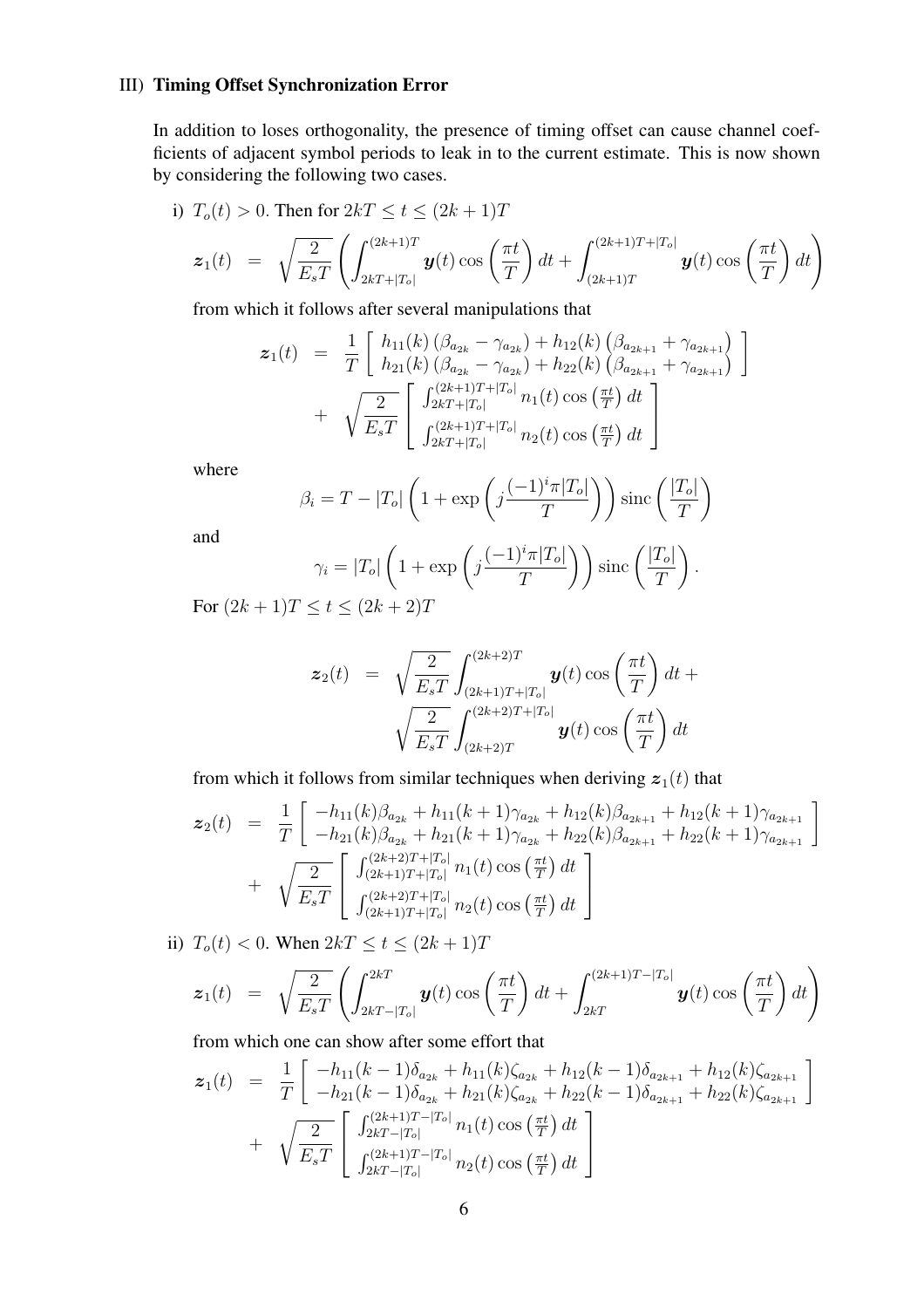where

$$
\delta_i = |T_o| + (T - |T_o|) \left( 1 + \exp\left( j \frac{(-1)^i \pi (T - |T_o|)}{T} \right) \right) \operatorname{sinc}\left( \frac{T - |T_o|}{T} \right)
$$

and

$$
\zeta_i = T - |T_o| + (T - |T_o|) \left( 1 + \exp\left( j \frac{(-1)^i \pi (T - |T_o|)}{T} \right) \right) \operatorname{sinc}\left( \frac{T - |T_o|}{T} \right).
$$
  
For  $(2k + 1)T \le t \le (2k + 2)T$ 

For  $(2k + 1)T \le t \le (2k + 2)T$ 

$$
\mathbf{z}_2(t) = \sqrt{\frac{2}{E_s T}} \int_{(2k+1)T - |T_o|}^{(2k+1)T} \mathbf{y}(t) \cos\left(\frac{\pi t}{T}\right) dt + \sqrt{\frac{2}{E_s T}} \int_{(2k+1)T}^{(2k+2)T - |T_o|} \mathbf{y}(t) \cos\left(\frac{\pi t}{T}\right) dt
$$

and one can arrive using similar techniques as the formulation of  $z_1(t)$  at

$$
z_2(t) = \frac{1}{T} \begin{bmatrix} h_{11}(k) (\delta_{a_{2k}} - \zeta_{a_{2k}}) + h_{12}(k) (\delta_{a_{2k+1}} + \zeta_{a_{2k+1}}) \\ h_{21}(k) (\delta_{a_{2k}} - \zeta_{a_{2k}}) + h_{22}(k) (\delta_{a_{2k+1}} + \zeta_{a_{2k+1}}) \\ + \sqrt{\frac{2}{E_sT}} \begin{bmatrix} \int_{(2k+1)T - |T_o|}^{(2k+2)T - |T_o|} n_1(t) \cos(\frac{\pi t}{T}) dt \\ \int_{(2k+1)T - |T_o|}^{(2k+2)T - |T_o|} n_2(t) \cos(\frac{\pi t}{T}) dt \end{bmatrix}.
$$

After analyzing  $z_1(t)$  and  $z_2(t)$  for all cases of synchronization error, it is clear that significant timing offsets and/or errors in the symbol period degrade the quality of channel estimation. Depending on the sign of  $T_o$  and  $\epsilon$ , leakage of previous or future channel coefficients into the current CSI estimate play a significant role.

# - Detection

Now that the receiver has an estimate of the channel matrix, the second stage of the STBC receiver is the detection process. In order to draw from the orthogonal design of the proposed STBC some preparation is needed. Denoting  $2kT \leq \lambda \leq (2k+1)T$  and  $0 \leq \tau \leq T$ , the received waveform vector is concatenated to form

$$
\mathbf{\mathcal{Y}}(\tau) \triangleq \begin{bmatrix} \mathbf{y}(\lambda) \\ \mathbf{y}^*(\lambda+T) \end{bmatrix} = \begin{bmatrix} \widehat{h}_{11}(k) & \widehat{h}_{12}(k) \\ \widehat{h}_{21}(k) & \widehat{h}_{22}(k) \\ \widehat{h}_{12}^*(k) & -\widehat{h}_{11}^*(k) \\ \widehat{h}_{22}^*(k) & -\widehat{h}_{21}^*(k) \end{bmatrix} \begin{bmatrix} x_1(\tau) \\ x_2(\tau) \end{bmatrix} + \begin{bmatrix} n_1(\lambda) \\ n_2(\lambda) \\ n_1^*(\lambda+T) \\ n_2^*(\lambda+T) \end{bmatrix}
$$

$$
= \widehat{\mathbf{H}}_{eff}(k)\mathbf{x}(\tau) + \mathbf{\eta}(\tau)
$$

Then

$$
\overline{\boldsymbol{y}}(k) \triangleq j \int_0^T \boldsymbol{\mathcal{Y}}(\tau) \sin\left(\frac{\pi\tau}{T}\right) d\tau = \widehat{\boldsymbol{H}}_{eff}(k)\overline{\boldsymbol{x}}(k) + \overline{\boldsymbol{\eta}}(k)
$$
(2)

where

$$
\overline{x}_n(k) = \begin{cases} 1 & \text{if } s_1(t) \text{ was sent} \\ -1 & \text{otherwise} \end{cases}
$$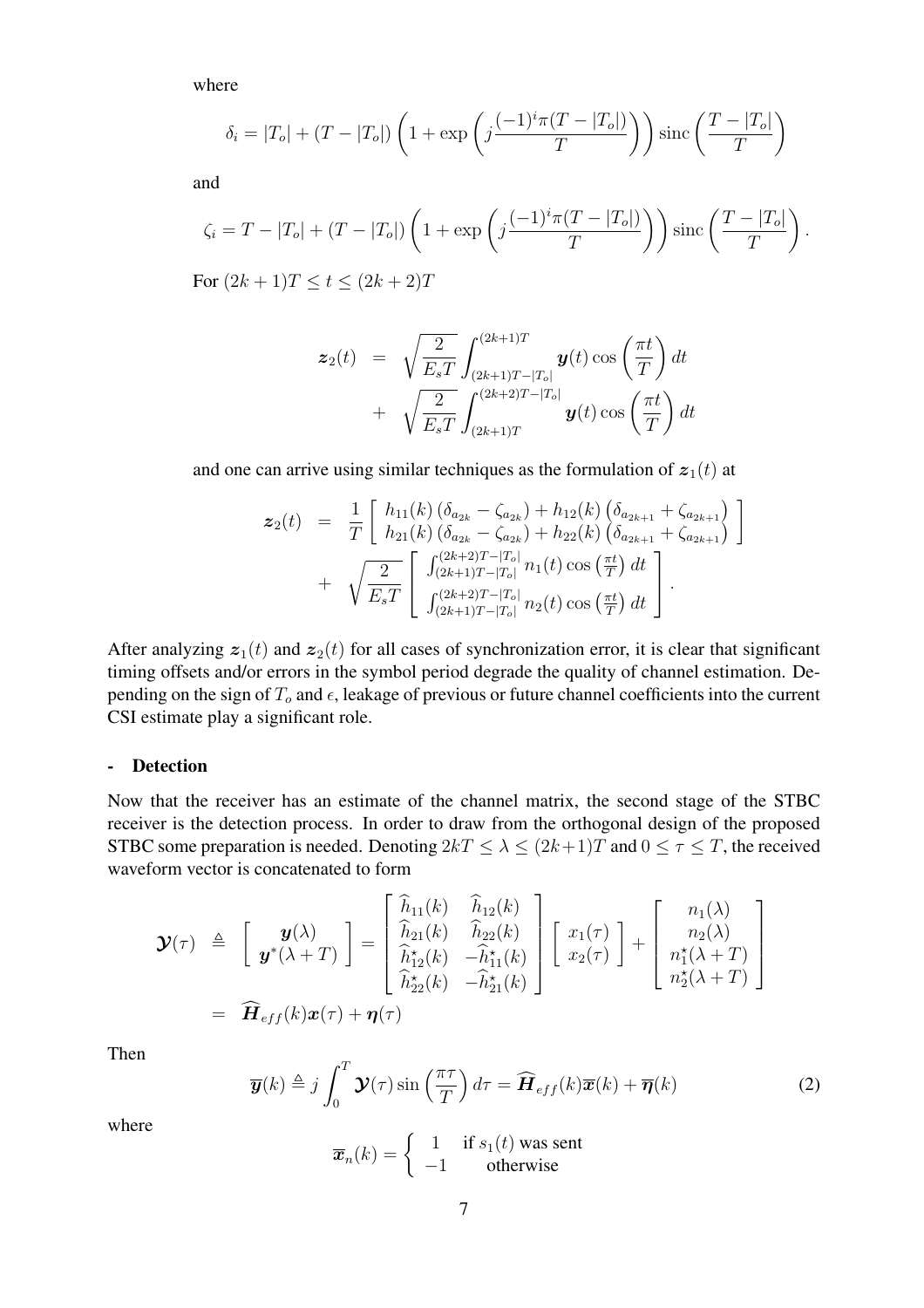Noting that  $\widehat{\bm{H}}(k)_{eff}^H\widehat{\bm{H}}(k)_{eff} = ||\widehat{\bm{H}}(k)||_F^2\bm{I}_{N_t},$  the decoupled received symbol vector is

$$
\widehat{\boldsymbol{x}}(k) = \widehat{\boldsymbol{H}}_{eff}(k)^H \overline{\boldsymbol{y}}(k) = ||\widehat{\boldsymbol{H}}(k)||^2_F \overline{\boldsymbol{x}}(k) + \widetilde{\boldsymbol{n}}(k),
$$

where  $\widetilde{\boldsymbol{n}}(k) = \widehat{\boldsymbol{H}}_{eff}(k)^H \boldsymbol{n}(k)$ . The minimum distance decision is

$$
\widehat{x}_i(k) = \arg \min_{x_i \in \{-1,1\}} ||\widehat{x}_i(k) - ||\widehat{H}(k)||^2_{F} x_i(k)||^2 \ \ i = 1, 2.
$$

In addition to errors in the channel estimation stage, the presence of synchronization errors will negatively impact the calculation of (2). The procedure is identical to the one taken in the channel estimation stage and will not be pursued. The effects also will be similar in that  $\bar{x}_n(k)$  will deviate from the values of  $\pm 1$ .

## SIMULATION RESULTS

To estimate the impact of synchronization errors on the system symbol error rate, a number of simulations were run. The results of these simulations are summarized in Figures 1-3. In all cases the transmitter had two transmit antennas, and sent FSK modulated data. The channel imposed fading following a Jake's model, and added white Gaussian noise. The receiver also used two antennas. After estimating the channel coefficients, the receiver demodulated the data with a variety of errors imposed on it.

In Fig 1 the receiver used the correct symbol error rate, but had a constant time offset which forced a controlled amount of ISI. The various curves show the effect of static errors from zero to 10 percent of the symbol time, where the synchronization error imposed a penalty of approximately 2.5 dB. The curves were fit to simulations run every one dB. All simulations generated at least 100 errors.

The curves in Fig 1 may be appropriate to use when there is a bias in the symbol synchronization device, or the symbol sync loop is somehow stressed. Perhaps a more common problem is when channel noise cases the symbol synchronization device to make random errors. The results of such a simulation are shown in Fig 2. The phase error was modeled as a first order, autoregressive, Gaussian process. The statistics listed on the right side of the plot indicate the standard deviation of this error process, as a percentage of a symbol time. When the standard deviation of the synchronization error is 10 percent of a symbol time, the BER curve degrades by approximately 3 dB.

The final simulation executed modeled the effects of a mis-match in the symbol rate between the transmitter and receiver. Symbol rate errors up to 20 percent were simulated, and the results displayed in Fig 3.

# **CONCLUSION**

The impact of symbol synchronization errors in MIMO communication systems was analyzed both mathematically, and through computer simulation. Small synchronization errors do not cause a catastrophic failure of the MIMO receivers, but can have a significant impact on the overall system performance. The simulations were written in MATLAB<sup>TM</sup>, using commonly available toolboxes. The source code can be obtained by contacting any of the authors.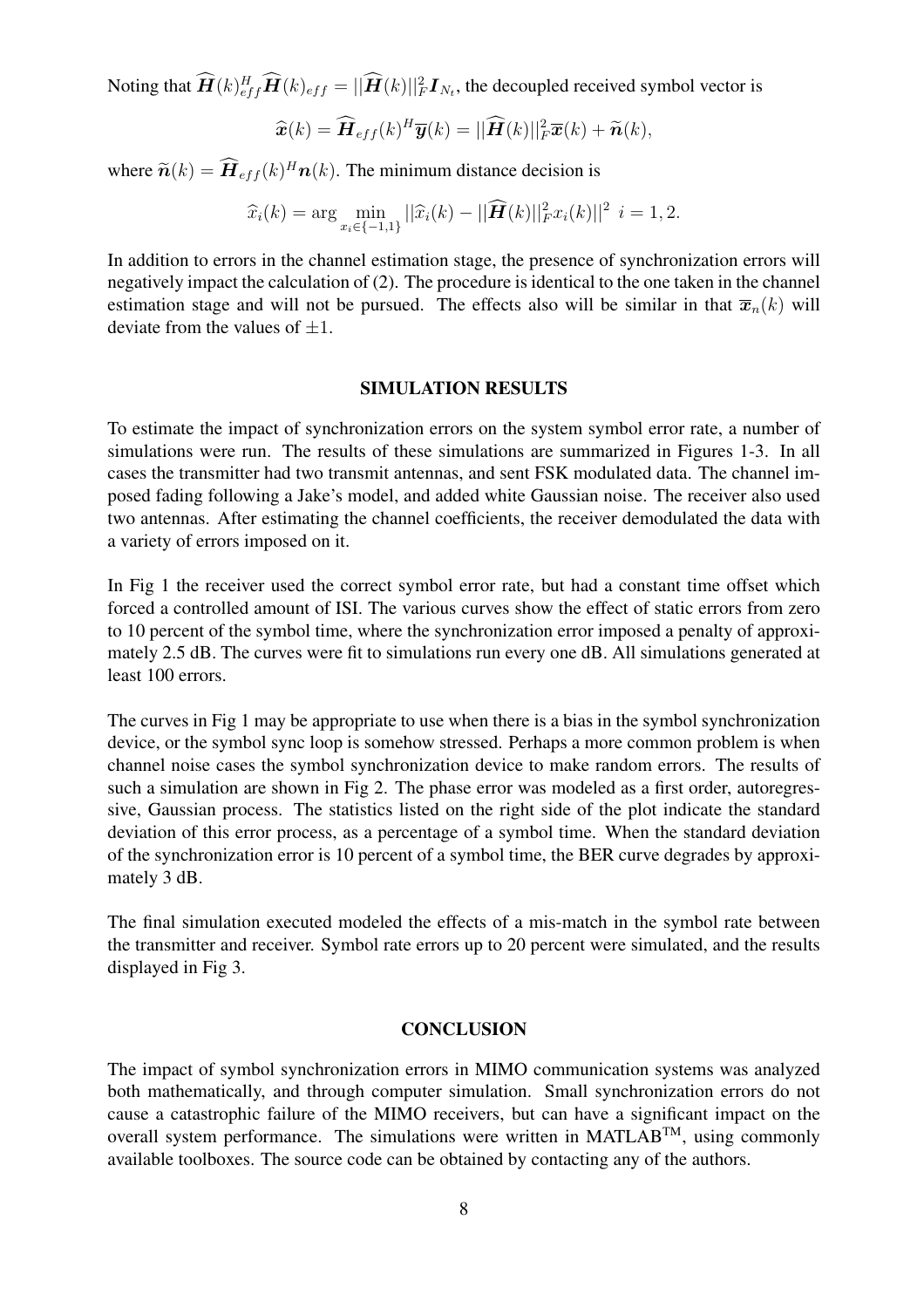

Figure 1: Static Timing Errors



Figure 2: Gaussian Distributed Timing Errors